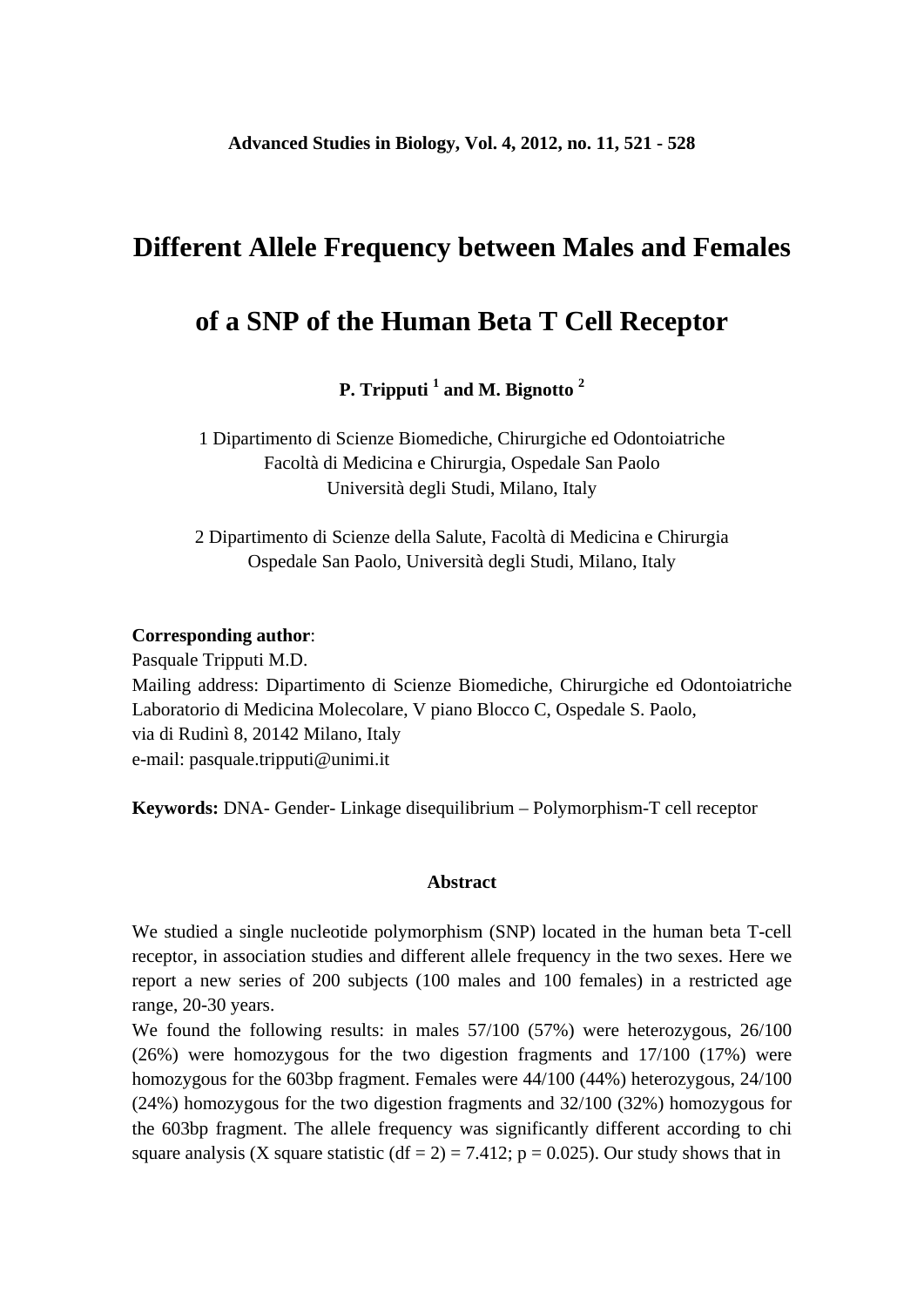females, but not in males , there is a significant increase of CC homozygous status and a proportionate decrease of heterozygous status compared with Hardy-Weinberg expectations.

This study could explain the controversial results obtained by association studies between this SNP (rs1800907) and autoimmune diseases made in the ninety and uncorfirmed in more recent papers. Moreover it could be a starting point to search for other autosomical DNAs diffences between the two sexes.

## **INTRODUCTION**

Gene polymorphisms, in particular single nucleotide polymorphism (SNP), are being evaluated for their role in multi-factorial diseases as cancer, inflammation and autoimmunity [8].

A very common SNP (rs1800907) in the promoter region of the beta T cell receptor (TRCB) has been extensively studied in the ninenties and associated to autoimmune disease as insulin-dependent diabetes [6,7], autoimmune hepatitis [5], IgA nephropathy [10], membranous nephropathy [6], Graves' disease and Hashimotos thyroiditis [4]. All these studies were made with Southern blot analysis of restriction fragment length polymorphisms (RFLP), obtained by cutting genomic DNA with restriction enzyme BglII and DNA sequencing as described in [14] .

These studies suggested that particular alleles can be found at different frequencies in complex diseases as compared to healthy population, in our study for example, we found an higher frequence of CC homozygous genotype in females and a proportionate decrease of heterozygous status.[11,12]

We tried to make a metanalysis study with other authors data, and in no paper but one [5], controls subjects were selected by sex. In this paper were described 60 patients,45 female e 15 males, with genotypes: TT 12 - TC 23 – CC 25 .

All these data lead us to make another allele frequency study between sexes in a new series. and in this study with a more restricted range of age, only subjects between 20 and 30 years old were admitted.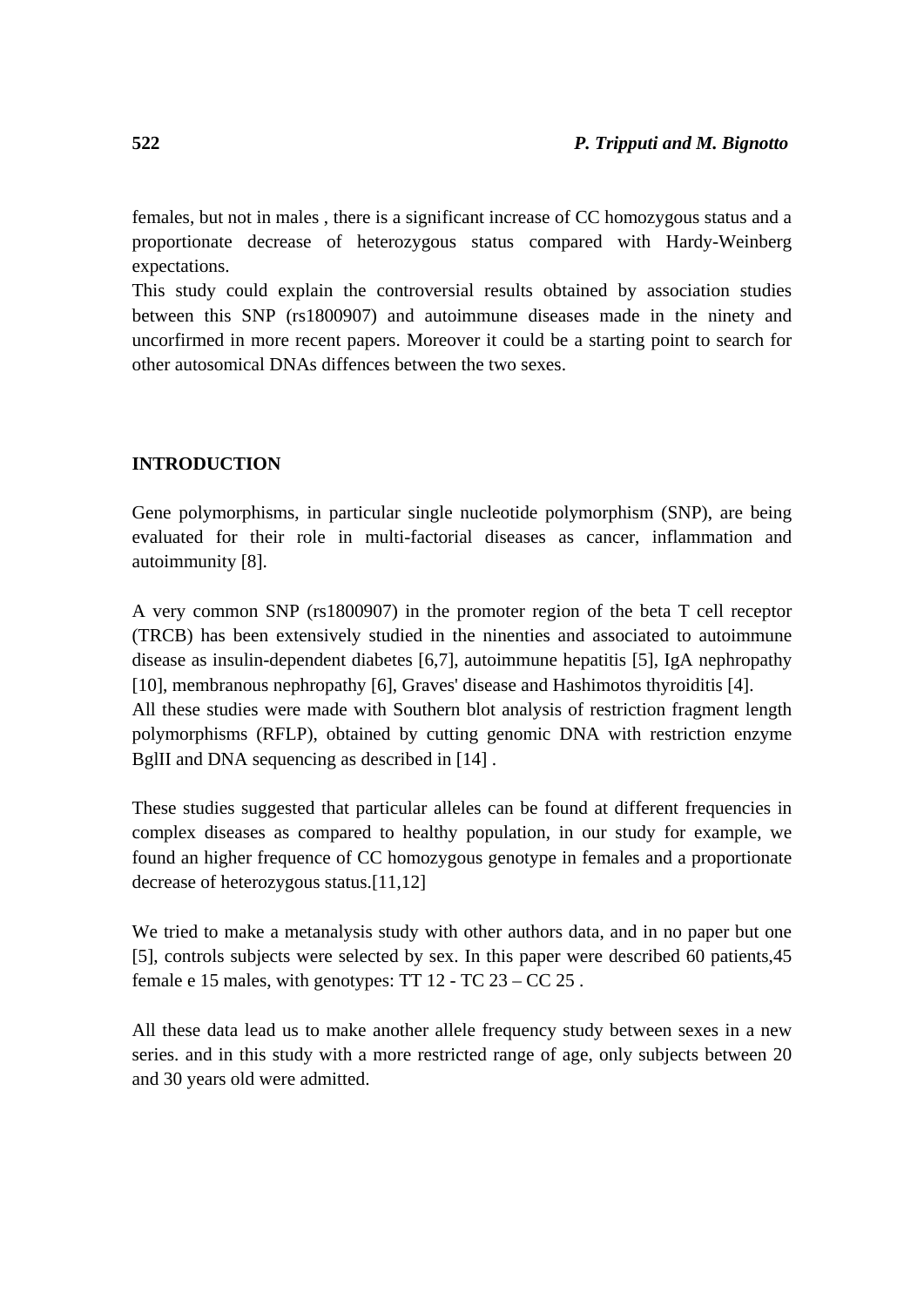#### **MATERIALS AND METHODS**

The study included 200 individuals. All subject were caucasian of European origin and were recruited from the single metropolitan area of Milan (Italy). The age range was 20 to 30 year. These subjects were healthy, unrelated individuals 100 males and 100 females, consecutively admitted in this study after informed consent, as blood donors and staff personal. Males were 80 blood donors and 20 staff, female were 60 blood donor and 40 staff.

DNA was extracted from 5ml of peripheral blood by proteinase K digestion, phenol extraction and ethanol precipitation as described [13].

PCR was performed with 40 cycles of 93° for 1 min, 55° for 1 min and 72° for 1 min and was carried out with primers designed around the polymorphic Bgl II site, according to sequences of the NCBI program

( GenBank accession number U66061, OMIN number 186930 ).

Forward primer: 5' -TAATTTTGAAATAAGGGAAGATGAC- 3'

Reverse primer: 5' -TTTTGTATCCACCCTATGGGTTGGC- 3'

Restriction digestion was made at 37° for 6h and samples were run on an ethidium bromide stained 2% agarose gel. PCR amplification product is a 603 bp fragment and restriction with Bgl II gives rise to two fragments of 203 and 400 bp.

The presence of three bands showed heterozygosity, the 603 band alone homozygosity for the C nucleotide and the two bands of 203 and 400 homozygosity for the T nucleotide (Fig. 1).

Direct nucleotide sequence analysis of the TCR polymorphism was performed following PCR amplification on both strands (ABI PRISM 310 sequencer) using Big Dye kit as described [1].

Chi square analysis was done to investigate difference in the distribution of genotypes between sexes. The results have been considered significant at the 0.05 level, correcting for the degree of freedom (df). T test and one-way analysis of variance have been used as appropriate.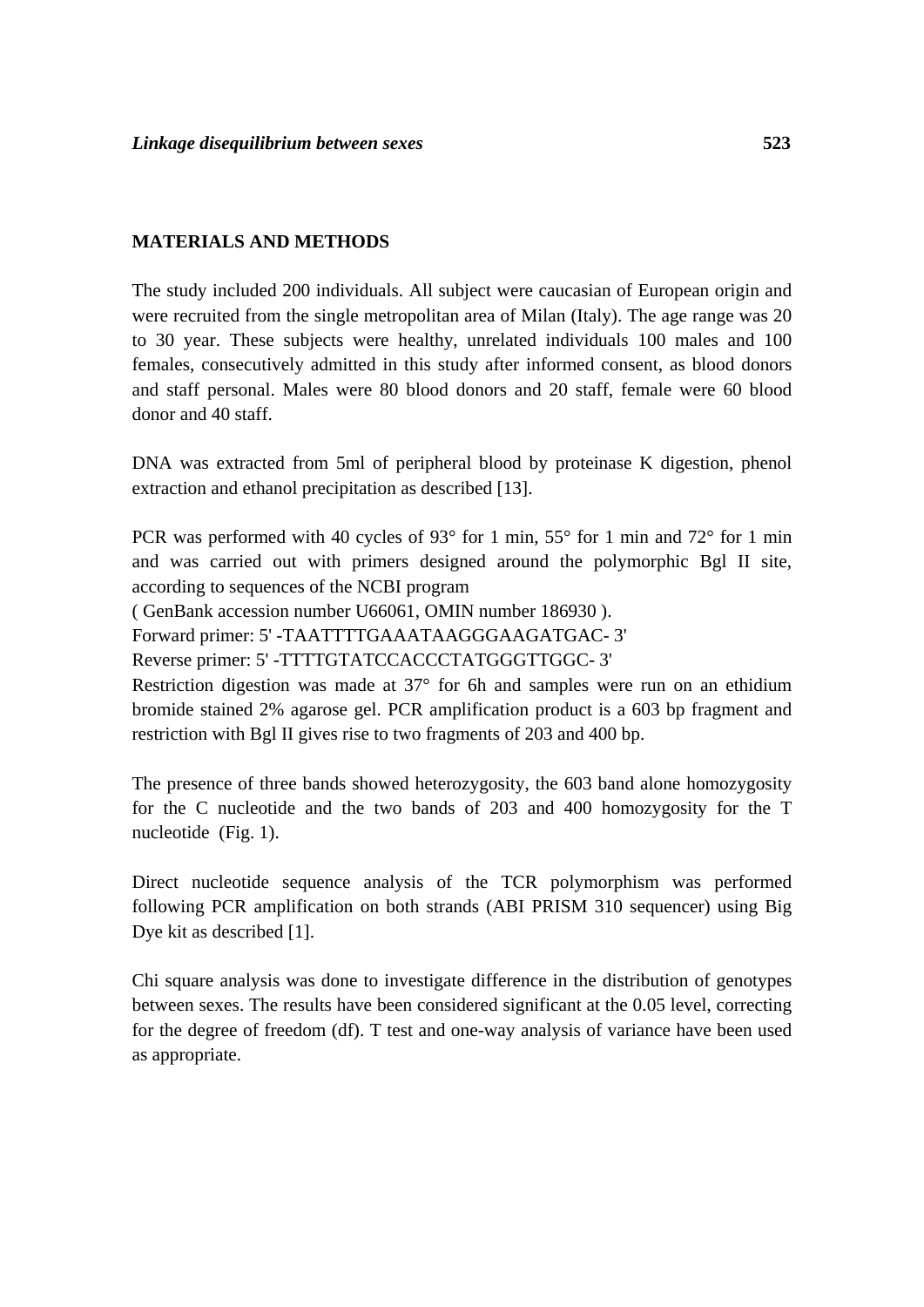## **RESULTS**

The two groups, males and females, were comparable for age and selection criteria. Mean age ( SD was 24.7  $+$  5 years in the males and 25.2  $+$  4 years in the females (p = NS).

Eighty males were blood donors and twenty were health professionals; sixty females were blood donors and forty were health professionals.

Genotype analysis gave the following results: in males 57/100 (57%) were heterozygous, 26/100 (26%) were homozygous for the two digestion fragments and 17/100 (17%) were homozygous for the 603bp fragment

(Fig 1). Females were 44/100 (44%) heterozygous, 24/100 (24%) homozygous for the two digestion fragments and 32/100 (32%) homozygous for the 603bp fragment. All these results were confirmed by direct nucleotide sequence analysis as shown in material and methods and in Table 1.

Table 1 summarizes the genotype analysis: a significant difference  $(X \text{ square} = 7.412; p)$  $= 0.025$ ) was found between males and females in the allele frequency according to X square analysis. Age was not different among genotypes by one way analysis of variance.

#### **DISCUSSION**

Our study shows that in females, but not in males, there is a significant increase of CC homozygous status and a proportionate decrease of heterozygous status compared with Hardy-Weinberg expectations.

As suggested by Payami et al. [9], different association studies results could be avoided by a better selection of subjects.

In particular some ranking of age could be useful to uniform these studies, and so, to limit any selection bias associated to increased morbidity and mortality with age, only subjects between 20 and 30 years were included in this study.

We are working to have an explanation for the different allele frequencies found in our study: the higher frequency of CC homozygosity in females, and the higher frequency of heterozygosity in males. Actually, selective pressures [2] and different recombination rates between males and females seems to be the possible mechanism of our finding and so will be intensively studied in our lab.

**ACKNOWLEDGEMENT** This work was supported by grants of University of Milan to P. Tripputi, and PUR to M. Bignotto. The authors declare to have no conflict of interest.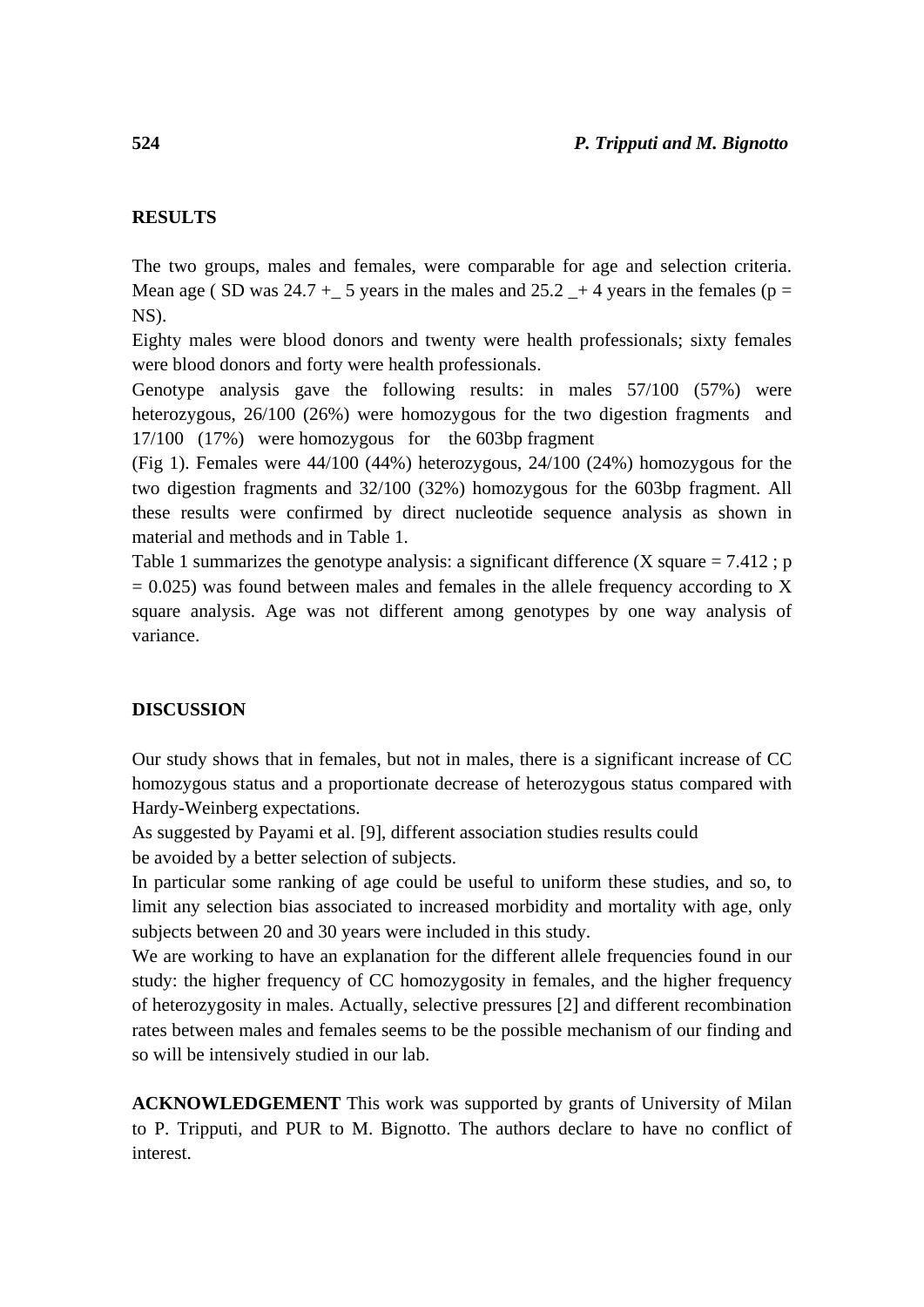#### **REFERENCES**

[1] D. Cigognini,G. Corneo,E. Fermo,A. Zanella and P.Tripputi. HIC gene, a candidate suppressor gene within a minimal region of loss at 7q31.1 in myeloid neoplasm's, Leukemia Res, 31 (2007), 477-482.

[2] J.V. Clark, E.S. Ptak, I. Tiemann, Y. Qian, G. Coop. Combining Sperm Typing and Linkage Disequilibrium Analyses Reveals Differences in Selective Pressures or Recombinant Rates Across Human Populations, Genetics, 175 (2007), 795-804.

[3] A.G. Demaine, R.W. Vaughan, D.H. Taube, K.I. Welsh. Association of membranous nephropathy with T-cell receptor constant beta chain and immunoglobulin heavy chain switch region polymorphisms. Immunogenetics, 27 (1988), 19-23.

[4] M. Ito, M. Tanimoto, H. Kamura, M. Yoneda, Y. Morishima, K. Yamauchi, T. Itatsu, K. Takatsuki, H. Saito. Association of HLA antigen and restriction fragment length polymorphism of T cell receptor beta-chain gene with Graves disease and Hashimotos thyroiditis, J Clin Endocrinol Metab, 69 (1989), 100-104.

[5] K. Manabe, M.L. Hibberd, P.T. Donaldson, J.A. Underhill, D.G. Doherty, A.G. Demaine, G. Mieli-Vergani, A.L. Eddleston, R.T. Williams. T-cell receptor constant beta germline gene polymorphisms and susceptibility to autoimmune hepatitis. Gastroenterology*,* 106 (1994), 1321-1325.

[6] S.A. McMillan, C.A. Graham, P.J. Hart, D.R. Hadden, T.A. McNeill. A T cell receptor beta chain polymorphism is associated with patients developing insulin-dependent diabetes after the age of 20 years, Clin Exp Immunol, 82 (1990), 538- 541.

[7] B.A. Millward, K.I. Welsh, R.D.Leslie, D.A. Pyke, A.G. Demaine. T cell receptor beta chain polymorphisms are associated with insulin-dependent diabetes, Clin Exp Immunol, 70 (1987), 152-157.

[8] M.J. Niven, C. Caffrey, R.H. Moore, J.A. Sachs, V. Mohan, H. Festenstein, M.L. Hoover, G.A. Hitman. T-cell receptor beta-subunit gene polymorphism and autoimmune disease.Hum Immunol 27(1990), 360-367.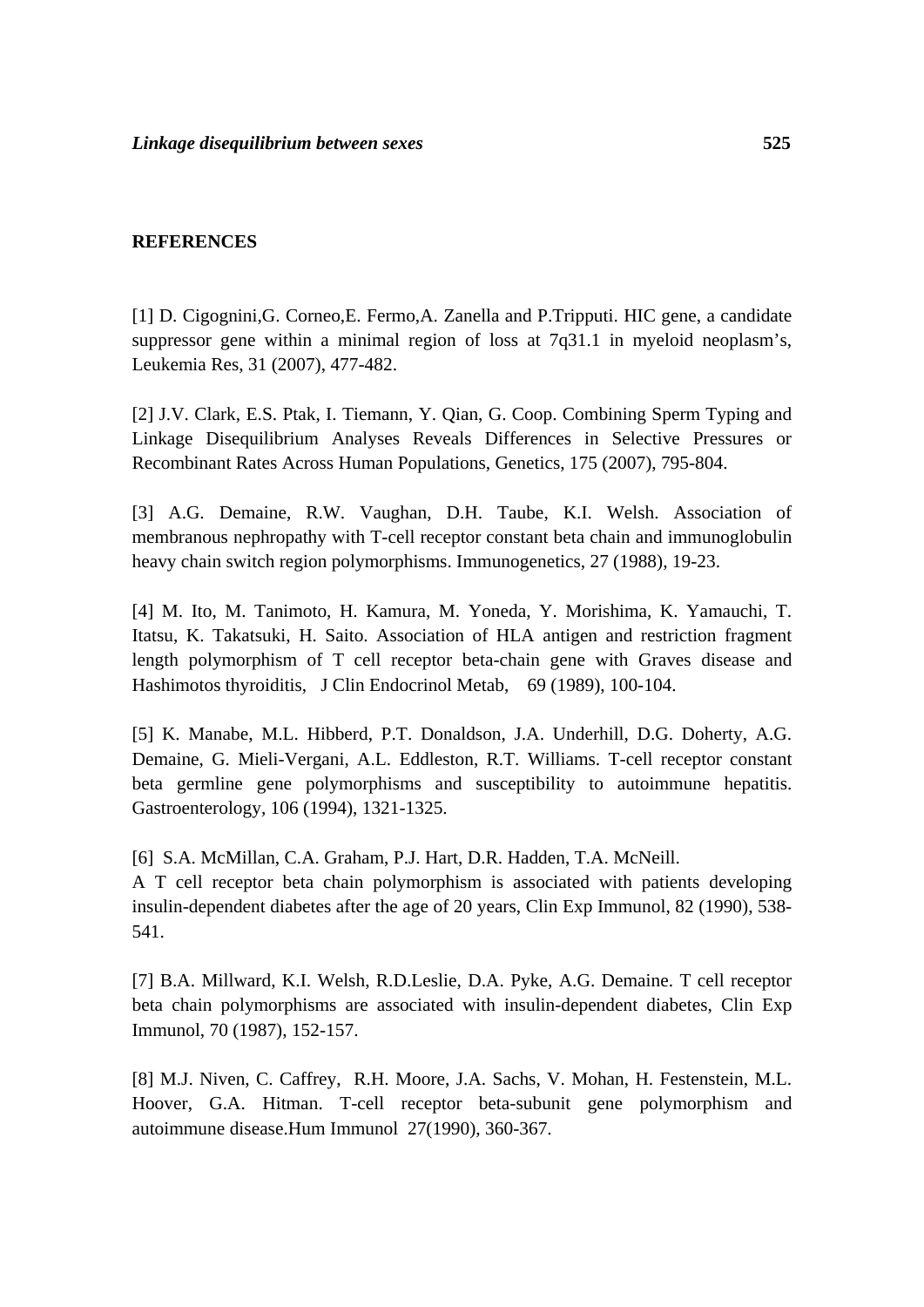[9] H. Payami, M. Zhu, J. Montimuro, R. Keefe, C.C. McCulloch, L. Moses. One step closer to fixing association studies: evidence for age- and genderspecific allele frequency variations and deviations from Hardy-Weinberg expectations in controls, Hum Genet*,* 118 (2005), 322-330.

[10] N. Tatsuma, H. Tsugu, M. Murakami. HLA-DQ region and TCR gene polymorphism associated with primary IgA nephropathy in Japanese children, Nippon Jinzo Gakkai Shi, 3 (1997), 734-739.

[11] P. Tripputi, S. Bianchi, L. Fedele. A possible mechanism for non replication of allelic association between a single nucleotide polymorphism of the human T-cell receptor and autoimmune diseases, Int J Immunogenet, 35 (2008), 141-144.

[12] P. Tripputi, D. Cigognini, S. Bianchi, L. Fedele. Different allelic distribution of a single SNP between sexes in humans, Biochem Genet, 46 (2008), 733-736.

[13] P. Tripputi, S. Guerin, D.D. Moore. Two mechanisms for the extinction of gene expression in hybrid cells, Science, 241 (1988), 1205-1207.

[14] P. Tripputi, D. Graziani, R.M. Alfano, B. Cassani, G. Coggi. A common T/C polymorphism in the promoter region of the beta T-cell receptor gene, Mol Cell Probes, 14 (2000), 195-197.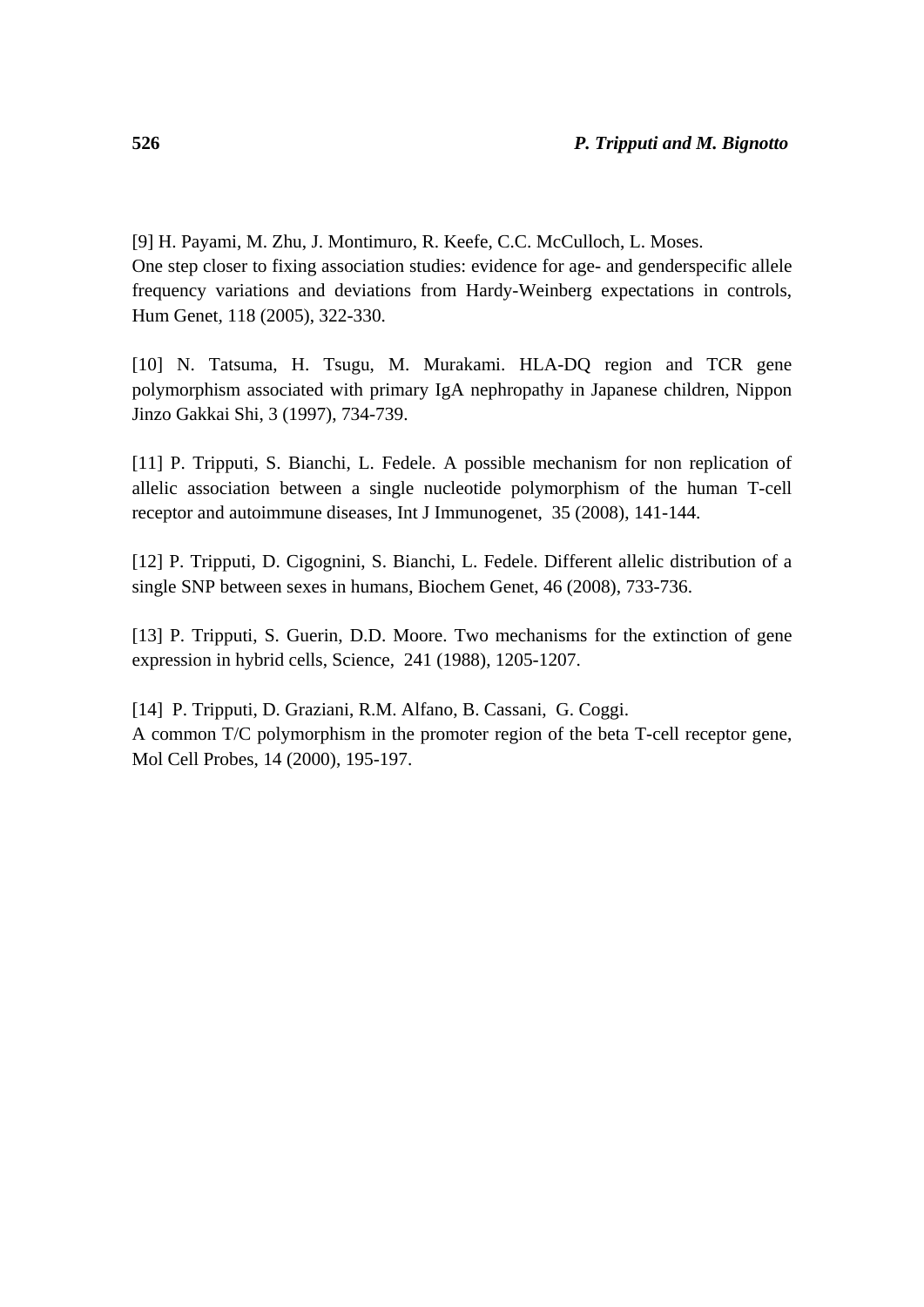## **TABLE 1**

| <b>GENOTYPE</b> | <b>MALES</b> | <b>FEMALES</b>  |
|-----------------|--------------|-----------------|
| TC <sup>a</sup> | 57/100 (57%) | 42/100(42%)     |
| TT <sup>b</sup> | 26/100(26%)  | 25/100(25%)     |
| CC <sup>c</sup> | 17/100(17%)  | $33/100 (33\%)$ |

 $a =$  heterozygous;  $b =$  homozygous for the two digestion fragments;  $c =$  homozygous for the 603bp fragment. X square statistic (df = 2) = 7.412;  $p = 0.025$ .

**Table 1**. Difference of allele frequency between males and females of an SNP of the human beta T cell receptor.